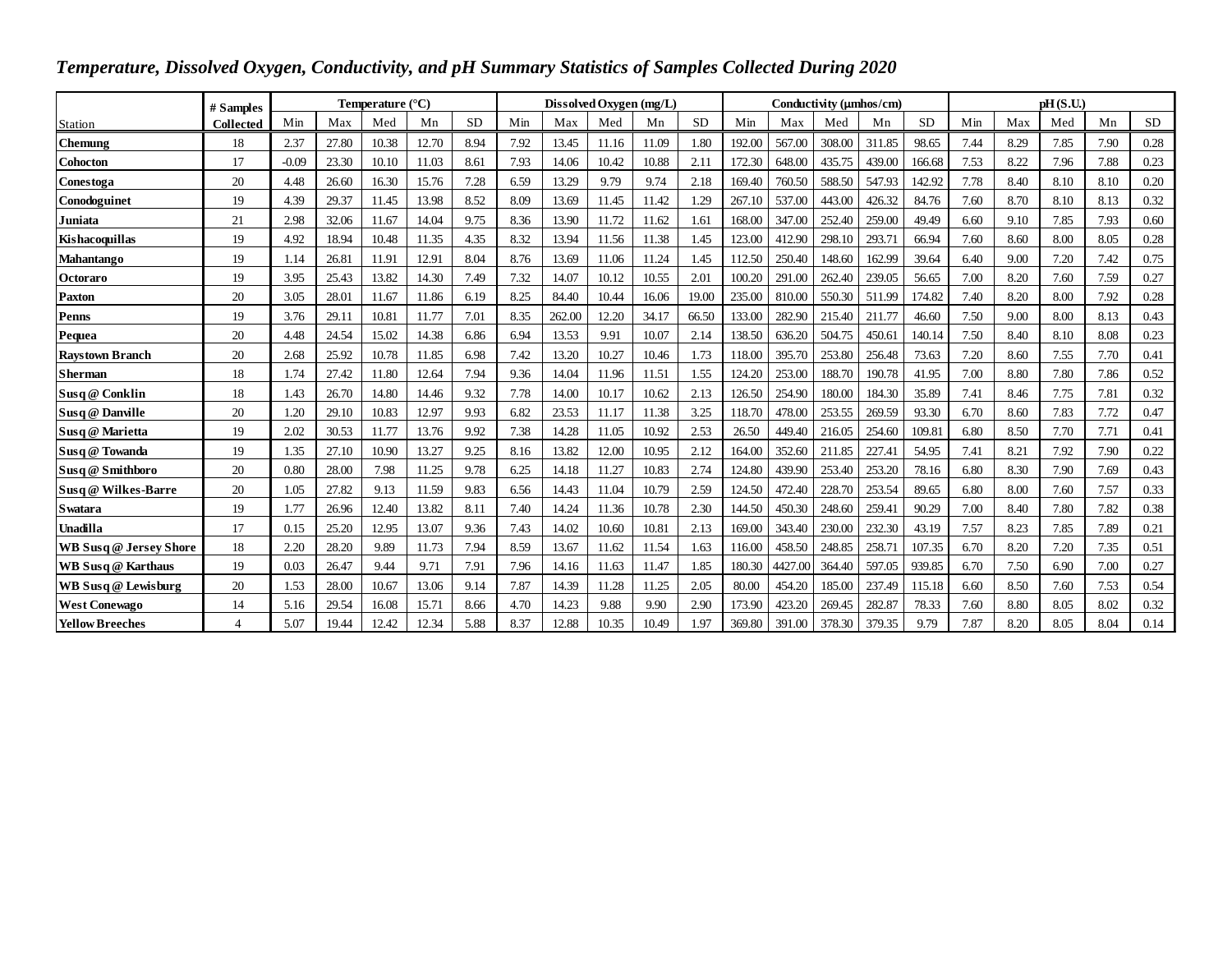| Various Total Nitrogen Species Summary Statistics of Samples Collected During 2020, in mg/L |                  |      |      |                       |      |           |      |      |                      |      |           |                                   |      |      |      |            |  |  |
|---------------------------------------------------------------------------------------------|------------------|------|------|-----------------------|------|-----------|------|------|----------------------|------|-----------|-----------------------------------|------|------|------|------------|--|--|
|                                                                                             | # Samples        |      |      | <b>Total Nitrogen</b> |      |           |      |      | <b>Total Ammonia</b> |      |           | <b>Total Nitrate Plus Nitrite</b> |      |      |      |            |  |  |
| Station                                                                                     | <b>Collected</b> | Min  | Max  | Med                   | Mn   | <b>SD</b> | Min  | Max  | Med                  | Mn   | <b>SD</b> | Min                               | Max  | Med  | Mn   | ${\rm SD}$ |  |  |
| <b>Chemung</b>                                                                              | 18               | 0.21 | 1.43 | 0.32                  | 0.39 | 0.27      | 0.00 | 0.04 | 0.01                 | 0.02 | 0.01      | 0.42                              | 0.99 | 0.70 | 0.69 | 0.16       |  |  |
| <b>Cohocton</b>                                                                             | 17               | 0.19 | 1.03 | 0.38                  | 0.40 | 0.20      | 0.01 | 0.06 | 0.01                 | 0.02 | 0.02      | 0.63                              | 2.26 | 1.22 | 1.23 | 0.49       |  |  |
| Conestoga                                                                                   | 20               | 3.22 | 7.80 | 5.91                  | 5.93 | 1.09      | 0.01 | 0.21 | 0.04                 | 0.06 | 0.06      | 1.97                              | 7.36 | 5.51 | 5.21 | 1.40       |  |  |
| Conodoguinet                                                                                | 19               | 2.79 | 4.60 | 3.92                  | 3.94 | 0.47      | 0.01 | 0.06 | 0.02                 | 0.03 | 0.01      | 2.33                              | 4.32 | 3.73 | 3.60 | 0.55       |  |  |
| Juniata                                                                                     | 21               | 0.85 | 2.11 | 1.54                  | 1.49 | 0.35      | 0.01 | 0.04 | 0.01                 | 0.02 | 0.01      | 0.60                              | 1.71 | 1.27 | 1.21 | 0.31       |  |  |
| Kishacoquillas                                                                              | 19               | 1.57 | 3.92 | 2.71                  | 2.74 | 0.53      | 0.01 | 0.06 | 0.01                 | 0.02 | 0.02      | 1.26                              | 3.64 | 2.37 | 2.44 | 0.60       |  |  |
| <b>Mahantango</b>                                                                           | 19               | 1.32 | 5.52 | 3.07                  | 3.37 | 1.55      | 0.01 | 0.04 | 0.01                 | 0.02 | 0.01      | 1.01                              | 5.47 | 2.69 | 3.04 | 1.47       |  |  |
| Octoraro                                                                                    | 19               | 4.29 | 7.63 | 6.52                  | 6.36 | 0.86      | 0.01 | 0.35 | 0.07                 | 0.09 | 0.10      | 2.93                              | 7.34 | 5.97 | 5.65 | 1.23       |  |  |
| <b>Paxton</b>                                                                               | 20               | 0.61 | 1.82 | 1.22                  | 1.28 | 0.36      | 0.01 | 0.10 | 0.01                 | 0.02 | 0.02      | 0.44                              | 1.74 | 0.97 | 1.01 | 0.39       |  |  |
| <b>Penns</b>                                                                                | 19               | 0.78 | 1.79 | 1.26                  | 1.26 | 0.32      | 0.01 | 0.03 | 0.01                 | 0.01 | 0.01      | 0.53                              | 1.58 | 1.02 | 1.01 | 0.30       |  |  |
| Pequea                                                                                      | 20               | 4.07 | 8.19 | 7.40                  | 7.05 | 1.01      | 0.01 | 0.37 | 0.05                 | 0.10 | 0.11      | 2.51                              | 7.92 | 6.67 | 6.08 | 1.68       |  |  |
| <b>Raystown Branch</b>                                                                      | 20               | 1.46 | 2.55 | 1.97                  | 1.97 | 0.29      | 0.01 | 0.04 | 0.02                 | 0.02 | 0.01      | 0.88                              | 2.10 | 1.75 | 1.62 | 0.36       |  |  |
| <b>Sherman</b>                                                                              | 18               | 0.69 | 2.18 | 1.47                  | 1.44 | 0.49      | 0.01 | 0.05 | 0.01                 | 0.02 | 0.01      | 0.59                              | 2.06 | 1.16 | 1.20 | 0.46       |  |  |
| Susq @ Conklin                                                                              | 18               | 0.16 | 0.61 | 0.26                  | 0.31 | 0.12      | 0.00 | 0.03 | 0.01                 | 0.01 | 0.01      | 0.08                              | 0.60 | 0.36 | 0.37 | 0.16       |  |  |
| Susq @ Danville                                                                             | 20               | 0.29 | 1.35 | 0.66                  | 0.71 | 0.25      | 0.01 | 0.04 | 0.02                 | 0.02 | 0.01      | 0.06                              | 0.77 | 0.44 | 0.44 | 0.22       |  |  |
| Susq @ Marietta                                                                             | 19               | 0.65 | 1.61 | 1.11                  | 1.07 | 0.28      | 0.01 | 0.05 | 0.02                 | 0.02 | 0.01      | 0.43                              | 1.28 | 0.76 | 0.79 | 0.26       |  |  |
| Susq @ Towanda                                                                              | 19               | 0.50 | 1.39 | 0.72                  | 0.78 | 0.22      | 0.00 | 0.04 | 0.01                 | 0.02 | 0.01      | 0.18                              | 0.67 | 0.49 | 0.45 | 0.15       |  |  |
| Susq @ Smithboro                                                                            | 20               | 0.13 | 0.55 | 0.27                  | 0.31 | 0.12      | 0.01 | 0.06 | 0.01                 | 0.02 | 0.01      | 0.21                              | 0.79 | 0.50 | 0.49 | 0.16       |  |  |
| Susq @ Wilkes-Barre                                                                         | 20               | 0.41 | 1.35 | 0.74                  | 0.76 | 0.25      | 0.01 | 0.05 | 0.03                 | 0.03 | 0.01      | 0.16                              | 0.71 | 0.46 | 0.45 | 0.19       |  |  |
| <b>Swatara</b>                                                                              | 19               | 2.19 | 3.91 | 3.30                  | 3.30 | 0.47      | 0.01 | 0.12 | 0.03                 | 0.04 | 0.03      | 1.85                              | 3.56 | 3.04 | 2.86 | 0.59       |  |  |
| Unadilla                                                                                    | 17               | 0.14 | 0.59 | 0.29                  | 0.31 | 0.11      | 0.01 | 0.04 | 0.01                 | 0.02 | 0.01      | 0.30                              | 0.95 | 0.62 | 0.61 | 0.20       |  |  |
| WB Susq @ Jersey Shore                                                                      | 18               | 0.41 | 0.97 | 0.66                  | 0.67 | 0.17      | 0.01 | 0.04 | 0.01                 | 0.02 | 0.01      | 0.32                              | 0.73 | 0.53 | 0.51 | 0.12       |  |  |
| <b>WB</b> Susq @ Karthaus                                                                   | 19               | 0.14 | 1.01 | 0.60                  | 0.57 | 0.25      | 0.01 | 0.04 | 0.02                 | 0.02 | 0.01      | 0.14                              | 0.74 | 0.35 | 0.39 | 0.19       |  |  |
| WB Susq @ Lewisburg                                                                         | 20               | 0.41 | 1.16 | 0.66                  | 0.70 | 0.19      | 0.01 | 0.02 | 0.01                 | 0.01 | 0.01      | 0.32                              | 0.82 | 0.53 | 0.55 | 0.14       |  |  |
| <b>West Conewago</b>                                                                        | 14               | 0.44 | 3.14 | 1.84                  | 1.80 | 0.90      | 0.01 | 0.10 | 0.04                 | 0.05 | 0.03      | 0.28                              | 2.80 | 1.41 | 1.37 | 0.81       |  |  |
| <b>Yellow Breeches</b>                                                                      | 4                | 1.81 | 2.13 | 1.98                  | 1.98 | 0.16      | 0.01 | 0.02 | 0.01                 | 0.01 | 0.00      | 1.87                              | 1.94 | 1.91 | 1.91 | 0.03       |  |  |

## *Various Total Nitrogen Species Summary Statistics of Samples Collected During 2020, in mg/L*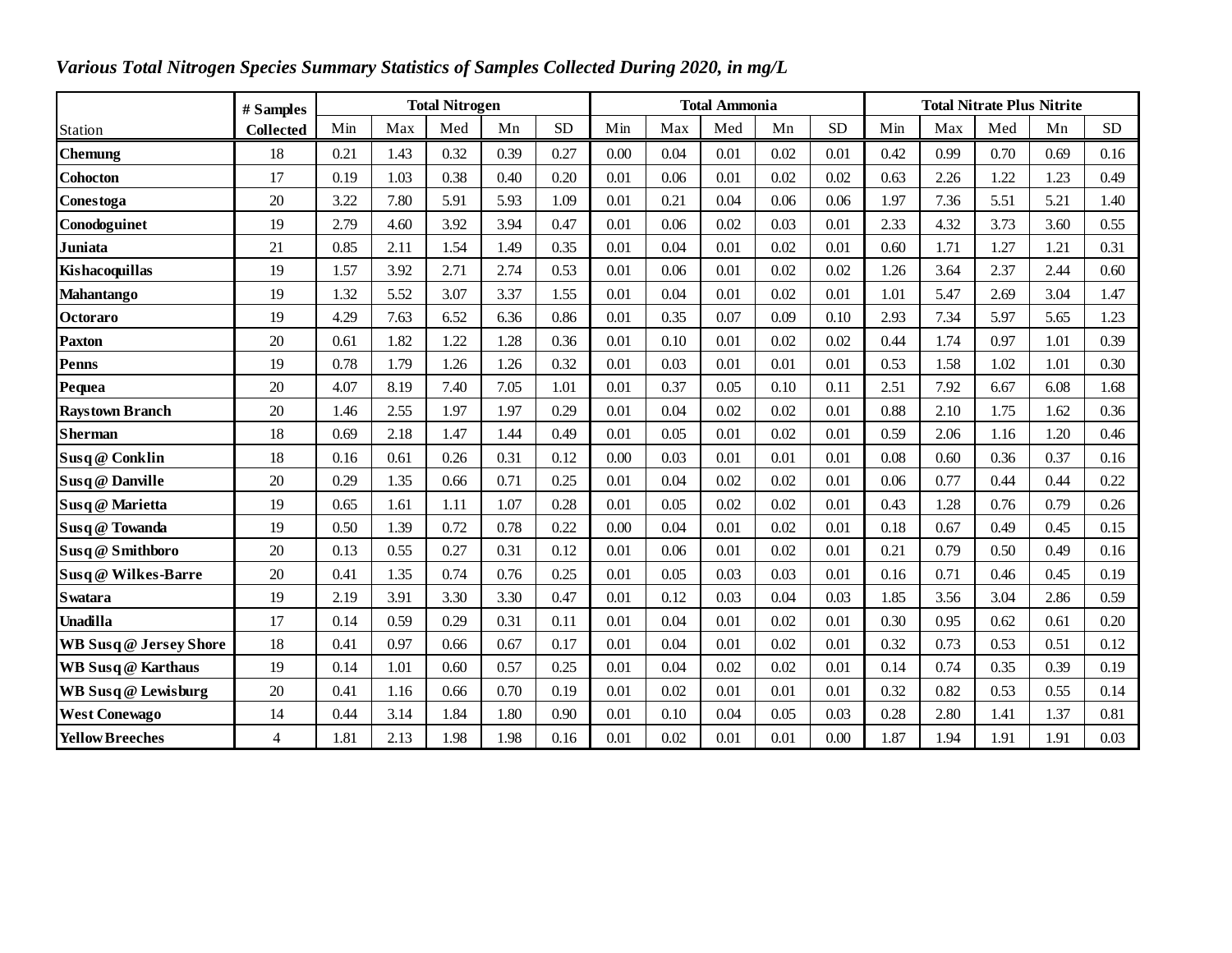| Various Dissolved Nitrogen Species Summary Statistics of Samples Collected During 2020, in mg/L |                  |      |      |                           |      |           |          |      |                   |      |           |                                       |      |      |      |            |  |  |
|-------------------------------------------------------------------------------------------------|------------------|------|------|---------------------------|------|-----------|----------|------|-------------------|------|-----------|---------------------------------------|------|------|------|------------|--|--|
|                                                                                                 | # Samples        |      |      | <b>Dissolved Nitrogen</b> |      |           |          |      | Dissolved Ammonia |      |           | <b>Dissolved Nitrate Plus Nitrite</b> |      |      |      |            |  |  |
| Station                                                                                         | <b>Collected</b> | Min  | Max  | Med                       | Mn   | <b>SD</b> | Min      | Max  | Med               | Mn   | <b>SD</b> | Min                                   | Max  | Med  | Mn   | ${\rm SD}$ |  |  |
| <b>Chemung</b>                                                                                  | 18               | 0.18 | 0.41 | 0.25                      | 0.25 | 0.05      | 0.00     | 0.04 | 0.01              | 0.02 | 0.01      | 0.42                                  | 1.02 | 0.70 | 0.69 | 0.17       |  |  |
| <b>Cohocton</b>                                                                                 | 17               | 0.18 | 0.49 | 0.29                      | 0.30 | 0.07      | 0.00     | 0.05 | 0.01              | 0.02 | 0.01      | 0.63                                  | 2.26 | 1.21 | 1.23 | 0.49       |  |  |
| Conestoga                                                                                       | 20               | 2.63 | 7.76 | 5.88                      | 5.88 | 1.22      | 0.01     | 0.20 | 0.03              | 0.05 | 0.05      | 1.96                                  | 7.26 | 5.52 | 5.18 | 1.38       |  |  |
| Conodoguinet                                                                                    | 19               | 0.10 | 4.44 | 3.93                      | 3.55 | 1.07      | 0.01     | 0.05 | 0.02              | 0.02 | 0.01      | 0.02                                  | 4.28 | 3.60 | 3.32 | 1.02       |  |  |
| Juniata                                                                                         | 21               | 0.81 | 2.06 | 1.44                      | 1.41 | 0.32      | 0.01     | 0.04 | 0.01              | 0.02 | 0.01      | 0.60                                  | 1.70 | 1.26 | 1.20 | 0.31       |  |  |
| Kishacoquillas                                                                                  | 19               | 1.42 | 3.81 | 2.67                      | 2.67 | 0.55      | 0.01     | 0.06 | 0.01              | 0.02 | 0.01      | 1.26                                  | 3.63 | 2.38 | 2.43 | 0.60       |  |  |
| <b>Mahantango</b>                                                                               | 19               | 1.22 | 5.36 | 3.06                      | 3.28 | 1.54      | 0.01     | 0.04 | 0.01              | 0.02 | 0.01      | 1.00                                  | 5.43 | 2.68 | 3.03 | 1.46       |  |  |
| Octoraro                                                                                        | 19               | 3.66 | 7.64 | 6.40                      | 6.07 | 1.08      | 0.01     | 0.34 | 0.05              | 0.08 | 0.09      | 2.92                                  | 7.35 | 6.01 | 5.64 | 1.23       |  |  |
| <b>Paxton</b>                                                                                   | 20               | 0.63 | 1.77 | 1.17                      | 1.20 | 0.40      | 0.01     | 0.03 | 0.01              | 0.01 | 0.01      | 0.45                                  | 1.74 | 0.98 | 1.02 | 0.39       |  |  |
| <b>Penns</b>                                                                                    | 19               | 0.71 | 1.74 | 1.19                      | 1.18 | 0.31      | 0.01     | 0.02 | 0.01              | 0.01 | 0.00      | 0.52                                  | 1.58 | 1.02 | 1.01 | 0.30       |  |  |
| Pequea                                                                                          | 20               | 3.77 | 8.19 | 7.26                      | 6.67 | 1.39      | 0.01     | 0.31 | 0.04              | 0.10 | 0.10      | 2.50                                  | 7.86 | 6.67 | 6.06 | 1.69       |  |  |
| <b>Raystown Branch</b>                                                                          | 20               | 1.17 | 2.26 | 1.86                      | 1.82 | 0.33      | 0.01     | 0.04 | 0.01              | 0.02 | 0.01      | 0.86                                  | 2.11 | 1.75 | 1.62 | 0.36       |  |  |
| <b>Sherman</b>                                                                                  | 18               | 0.66 | 2.08 | 1.34                      | 1.36 | 0.47      | 0.01     | 0.05 | 0.01              | 0.02 | 0.01      | 0.59                                  | 2.07 | 1.16 | 1.20 | 0.46       |  |  |
| Susq @ Conklin                                                                                  | 18               | 0.10 | 0.35 | 0.15                      | 0.17 | 0.07      | 0.00     | 0.03 | 0.01              | 0.01 | 0.01      | 0.08                                  | 0.54 | 0.37 | 0.37 | 0.16       |  |  |
| Susq @ Danville                                                                                 | 20               | 0.23 | 1.06 | 0.61                      | 0.61 | 0.21      | 0.01     | 0.04 | 0.01              | 0.02 | 0.01      | 0.06                                  | 0.75 | 0.44 | 0.44 | 0.21       |  |  |
| Susq @ Marietta                                                                                 | 19               | 0.59 | 1.33 | 0.93                      | 0.95 | 0.22      | $0.01\,$ | 0.04 | 0.02              | 0.02 | 0.01      | 0.43                                  | 1.28 | 0.76 | 0.80 | 0.26       |  |  |
| Susq @ Towanda                                                                                  | 19               | 0.42 | 1.10 | 0.66                      | 0.65 | 0.17      | 0.00     | 0.03 | 0.01              | 0.02 | 0.01      | 0.18                                  | 0.66 | 0.51 | 0.46 | 0.16       |  |  |
| Susq @ Smithboro                                                                                | 20               | 0.10 | 0.29 | 0.17                      | 0.18 | 0.06      | 0.01     | 0.03 | 0.01              | 0.01 | 0.01      | 0.21                                  | 0.77 | 0.49 | 0.48 | 0.16       |  |  |
| Susq @ Wilkes-Barre                                                                             | 20               | 0.34 | 1.07 | 0.61                      | 0.64 | 0.20      | 0.01     | 0.05 | 0.03              | 0.03 | 0.01      | 0.16                                  | 0.70 | 0.46 | 0.44 | 0.19       |  |  |
| <b>Swatara</b>                                                                                  | 19               | 2.09 | 3.82 | 3.18                      | 3.14 | 0.52      | 0.01     | 0.12 | 0.02              | 0.03 | 0.03      | 1.81                                  | 3.56 | 3.02 | 2.86 | 0.60       |  |  |
| Unadilla                                                                                        | 17               | 0.10 | 0.38 | 0.18                      | 0.19 | 0.07      | 0.00     | 0.03 | 0.01              | 0.01 | 0.01      | 0.30                                  | 0.97 | 0.62 | 0.62 | 0.20       |  |  |
| WB Susq @ Jersey Shore                                                                          | 18               | 0.35 | 0.90 | 0.62                      | 0.60 | 0.15      | 0.01     | 0.02 | 0.01              | 0.01 | 0.01      | 0.31                                  | 0.71 | 0.52 | 0.51 | 0.12       |  |  |
| <b>WB</b> Susq @ Karthaus                                                                       | 19               | 0.18 | 0.94 | 0.47                      | 0.47 | 0.23      | 0.01     | 0.03 | 0.02              | 0.02 | 0.01      | 0.13                                  | 0.74 | 0.35 | 0.38 | 0.19       |  |  |
| WB Susq @ Lewisburg                                                                             | 20               | 0.36 | 0.99 | 0.63                      | 0.64 | 0.16      | 0.01     | 0.03 | 0.01              | 0.01 | 0.00      | 0.31                                  | 0.80 | 0.52 | 0.54 | 0.14       |  |  |
| <b>West Conewago</b>                                                                            | 14               | 0.10 | 3.09 | 1.70                      | 1.67 | 0.95      | 0.01     | 0.09 | 0.04              | 0.04 | 0.03      | 0.15                                  | 2.75 | 1.41 | 1.36 | 0.82       |  |  |
| <b>Yellow Breeches</b>                                                                          | 4                | 1.77 | 2.07 | 1.94                      | 1.93 | 0.15      | 0.01     | 0.02 | 0.01              | 0.01 | 0.00      | 1.86                                  | 1.95 | 1.90 | 1.90 | 0.04       |  |  |

## *Various Dissolved Nitrogen Species Summary Statistics of Samples Collected During 2020, in mg/L*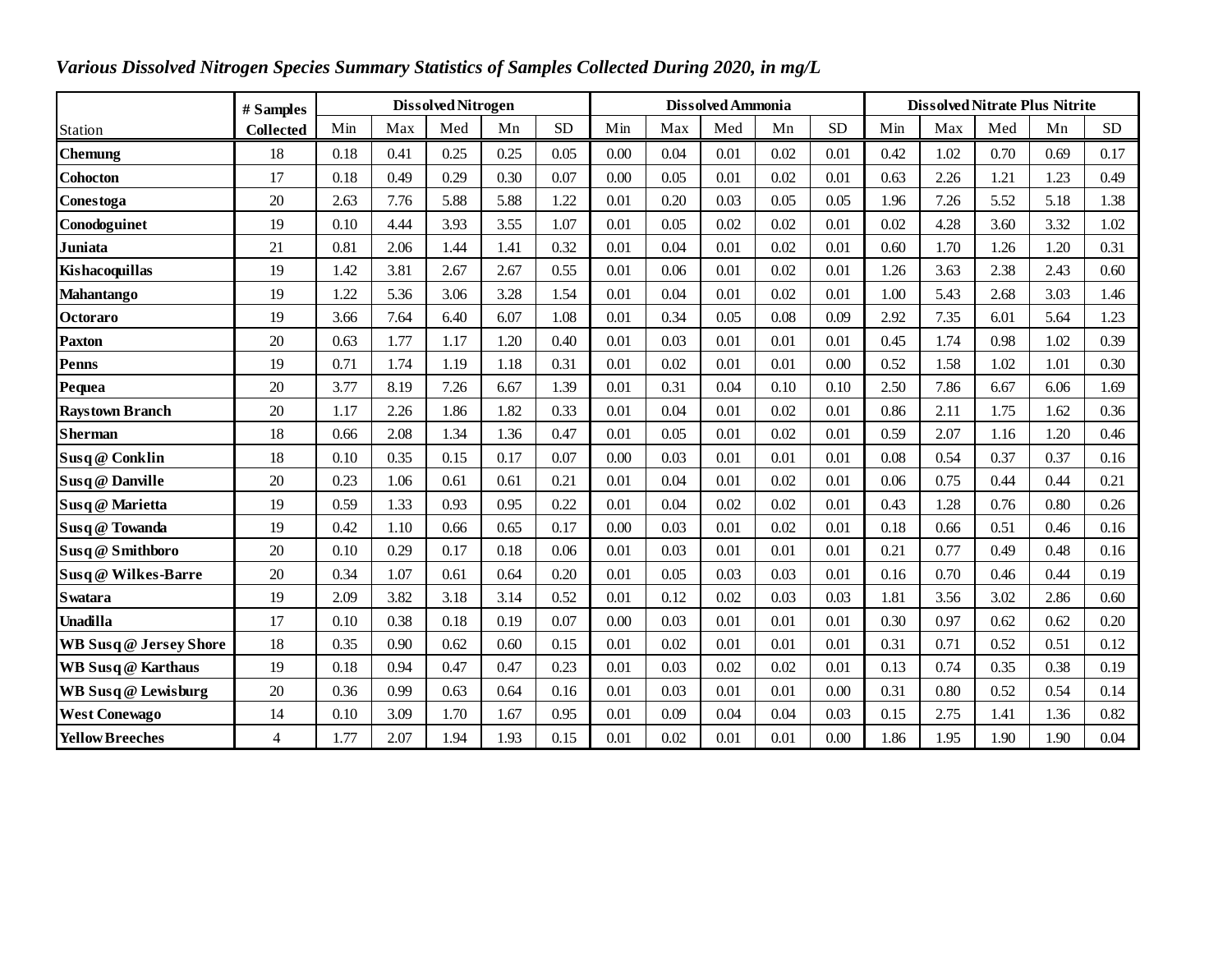| Various Phosphorus Species Summary Statistics of Samples Collected During 2020, in mg/L |                  |                         |      |      |      |           |      |                             |      |      |           |      |      |                             |      |           |                          |      |      |      |           |  |
|-----------------------------------------------------------------------------------------|------------------|-------------------------|------|------|------|-----------|------|-----------------------------|------|------|-----------|------|------|-----------------------------|------|-----------|--------------------------|------|------|------|-----------|--|
|                                                                                         | # Samples        | <b>Total Phosphorus</b> |      |      |      |           |      | <b>Dissolved Phosphorus</b> |      |      |           |      |      | <b>Total Orthophosphate</b> |      |           | Dissolved Orthophosphate |      |      |      |           |  |
| Station                                                                                 | <b>Collected</b> | Min                     | Max  | Med  | Mn   | <b>SD</b> | Min  | Max                         | Med  | Mn   | <b>SD</b> | Min  | Max  | Med                         | Mn   | <b>SD</b> | Min                      | Max  | Med  | Mn   | <b>SD</b> |  |
| Chemung                                                                                 | 18               | 0.01                    | 0.31 | 0.03 | 0.05 | 0.07      | 0.01 | 0.03                        | 0.01 | 0.01 | 0.00      | 0.01 | 0.02 | 0.01                        | 0.01 | 0.00      | 0.01                     | 0.02 | 0.01 | 0.01 | 0.00      |  |
| <b>Cohocton</b>                                                                         | 17               | 0.01                    | 0.28 | 0.02 | 0.04 | 0.07      | 0.00 | 0.03                        | 0.01 | 0.01 | 0.01      | 0.01 | 0.02 | 0.01                        | 0.01 | 0.01      | 0.01                     | 0.02 | 0.01 | 0.01 | 0.00      |  |
| Conestoga                                                                               | 20               | 0.04                    | 0.74 | 0.12 | 0.21 | 0.20      | 0.03 | 0.31                        | 0.11 | 0.13 | 0.07      | 0.02 | 0.56 | 0.12                        | 0.14 | 0.13      | 0.02                     | 0.55 | 0.11 | 0.14 | 0.13      |  |
| Conodoguinet                                                                            | 19               | 0.01                    | 0.08 | 0.03 | 0.04 | 0.02      | 0.00 | 0.03                        | 0.01 | 0.02 | 0.01      | 0.00 | 0.02 | 0.01                        | 0.01 | 0.01      | 0.00                     | 0.02 | 0.01 | 0.01 | 0.01      |  |
| Juniata                                                                                 | 21               | 0.01                    | 0.11 | 0.03 | 0.03 | 0.02      | 0.00 | 0.05                        | 0.01 | 0.01 | 0.01      | 0.00 | 0.02 | 0.01                        | 0.01 | 0.00      | 0.00                     | 0.03 | 0.01 | 0.01 | 0.01      |  |
| Kishacoquillas                                                                          | 19               | 0.01                    | 0.17 | 0.06 | 0.06 | 0.04      | 0.01 | 0.08                        | 0.03 | 0.04 | 0.02      | 0.01 | 0.07 | 0.03                        | 0.03 | 0.02      | 0.01                     | 0.07 | 0.03 | 0.03 | 0.02      |  |
| <b>Mahantango</b>                                                                       | 19               | 0.02                    | 0.16 | 0.06 | 0.08 | 0.05      | 0.01 | 0.12                        | 0.04 | 0.05 | 0.03      | 0.01 | 0.12 | 0.03                        | 0.04 | 0.03      | 0.01                     | 0.12 | 0.03 | 0.04 | 0.03      |  |
| <b>Octoraro</b>                                                                         | 19               | 0.04                    | 1.38 | 0.12 | 0.22 | 0.30      | 0.01 | 0.31                        | 0.09 | 0.11 | 0.08      | 0.00 | 0.28 | 0.08                        | 0.09 | 0.08      | 0.00                     | 0.28 | 0.08 | 0.09 | 0.07      |  |
| <b>Paxton</b>                                                                           | 20               | 0.01                    | 0.16 | 0.02 | 0.04 | 0.04      | 0.00 | 0.06                        | 0.01 | 0.02 | 0.02      | 0.00 | 0.05 | 0.01                        | 0.01 | 0.01      | 0.00                     | 0.05 | 0.01 | 0.01 | 0.01      |  |
| Penns                                                                                   | 19               | 0.01                    | 0.12 | 0.02 | 0.03 | 0.03      | 0.00 | 0.06                        | 0.01 | 0.01 | 0.01      | 0.00 | 0.05 | 0.01                        | 0.01 | 0.01      | 0.00                     | 0.05 | 0.01 | 0.01 | 0.01      |  |
| Pequea                                                                                  | 20               | 0.04                    | 2.69 | 0.13 | 0.48 | 0.71      | 0.02 | 0.90                        | 0.09 | 0.25 | 0.28      | 0.01 | 0.83 | 0.09                        | 0.22 | 0.26      | 0.01                     | 0.82 | 0.09 | 0.21 | 0.25      |  |
| <b>Raystown Branch</b>                                                                  | 20               | 0.01                    | 0.17 | 0.04 | 0.05 | 0.04      | 0.00 | 0.04                        | 0.01 | 0.02 | 0.01      | 0.00 | 0.03 | 0.01                        | 0.01 | 0.01      | 0.00                     | 0.03 | 0.01 | 0.01 | 0.01      |  |
| <b>Sherman</b>                                                                          | 18               | 0.01                    | 0.20 | 0.02 | 0.04 | 0.04      | 0.01 | 0.13                        | 0.02 | 0.02 | 0.03      | 0.00 | 0.12 | 0.01                        | 0.02 | 0.03      | 0.00                     | 0.11 | 0.01 | 0.02 | 0.02      |  |
| Susq @ Conklin                                                                          | 18               | 0.01                    | 0.08 | 0.02 | 0.03 | 0.02      | 0.00 | 0.02                        | 0.01 | 0.01 | 0.00      | 0.01 | 0.02 | 0.01                        | 0.01 | 0.00      | 0.01                     | 0.01 | 0.01 | 0.01 | 0.00      |  |
| Susq @ Danville                                                                         | 20               | 0.01                    | 0.19 | 0.03 | 0.04 | 0.04      | 0.00 | 0.03                        | 0.01 | 0.01 | 0.01      | 0.00 | 0.02 | 0.01                        | 0.01 | 0.00      | 0.00                     | 0.01 | 0.01 | 0.01 | 0.00      |  |
| Susq @ Marietta                                                                         | 19               | 0.01                    | 0.24 | 0.03 | 0.05 | 0.05      | 0.01 | 0.02                        | 0.01 | 0.01 | 0.00      | 0.00 | 0.02 | 0.01                        | 0.01 | 0.00      | 0.00                     | 0.02 | 0.01 | 0.01 | 0.00      |  |
| Susq @ Towanda                                                                          | 19               | 0.01                    | 0.14 | 0.02 | 0.04 | 0.04      | 0.00 | 0.03                        | 0.01 | 0.01 | 0.01      | 0.01 | 0.03 | 0.01                        | 0.01 | 0.01      | 0.01                     | 0.01 | 0.01 | 0.01 | 0.00      |  |
| Susq @ Smithboro                                                                        | 20               | 0.01                    | 0.21 | 0.03 | 0.05 | 0.05      | 0.00 | 0.02                        | 0.01 | 0.01 | 0.01      | 0.00 | 0.02 | 0.01                        | 0.01 | 0.01      | 0.00                     | 0.02 | 0.01 | 0.01 | 0.00      |  |
| Susq @ Wilkes-Barre                                                                     | 20               | 0.02                    | 0.18 | 0.03 | 0.05 | 0.05      | 0.00 | 0.02                        | 0.01 | 0.01 | 0.01      | 0.00 | 0.02 | 0.01                        | 0.01 | 0.00      | 0.00                     | 0.01 | 0.01 | 0.01 | 0.00      |  |
| <b>S</b> watara                                                                         | 19               | 0.02                    | 0.38 | 0.04 | 0.08 | 0.10      | 0.01 | 0.17                        | 0.03 | 0.04 | 0.04      | 0.00 | 0.16 | 0.02                        | 0.03 | 0.04      | 0.00                     | 0.15 | 0.02 | 0.03 | 0.04      |  |
| Unadilla                                                                                | 17               | 0.01                    | 0.06 | 0.02 | 0.02 | 0.02      | 0.00 | 0.02                        | 0.01 | 0.01 | 0.00      | 0.00 | 0.02 | 0.01                        | 0.01 | 0.00      | 0.01                     | 0.01 | 0.01 | 0.01 | 0.00      |  |
| <b>WB Susq @ Jersey Shore</b>                                                           | 18               | 0.01                    | 0.04 | 0.01 | 0.02 | 0.01      | 0.00 | 0.01                        | 0.00 | 0.00 | 0.00      | 0.00 | 0.01 | 0.00                        | 0.00 | 0.00      | 0.00                     | 0.01 | 0.00 | 0.00 | 0.00      |  |
| <b>WB</b> Susq @ Karthaus                                                               | 19               | 0.00                    | 0.08 | 0.01 | 0.02 | 0.02      | 0.00 | 0.00                        | 0.00 | 0.00 | 0.00      | 0.00 | 0.01 | 0.00                        | 0.00 | 0.00      | 0.00                     | 0.01 | 0.00 | 0.00 | 0.00      |  |
| WB Susq @ Lewisburg                                                                     | 20               | 0.01                    | 0.17 | 0.02 | 0.02 | 0.03      | 0.00 | 0.03                        | 0.01 | 0.01 | 0.01      | 0.00 | 0.01 | 0.01                        | 0.01 | 0.00      | 0.00                     | 0.02 | 0.01 | 0.01 | 0.00      |  |
| <b>West Conewago</b>                                                                    | 14               | 0.04                    | 0.39 | 0.12 | 0.15 | 0.11      | 0.03 | 0.31                        | 0.11 | 0.12 | 0.08      | 0.01 | 0.29 | 0.08                        | 0.10 | 0.08      | 0.01                     | 0.29 | 0.07 | 0.09 | 0.08      |  |
| <b>Yellow Breeches</b>                                                                  | $\overline{4}$   | 0.02                    | 0.05 | 0.04 | 0.04 | 0.02      | 0.02 | 0.05                        | 0.03 | 0.03 | 0.01      | 0.02 | 0.04 | 0.03                        | 0.03 | 0.01      | 0.02                     | 0.04 | 0.03 | 0.03 | 0.01      |  |

## *Various Phosphorus Species Summary Statistics of Samples Collected During 2020, in mg/L*